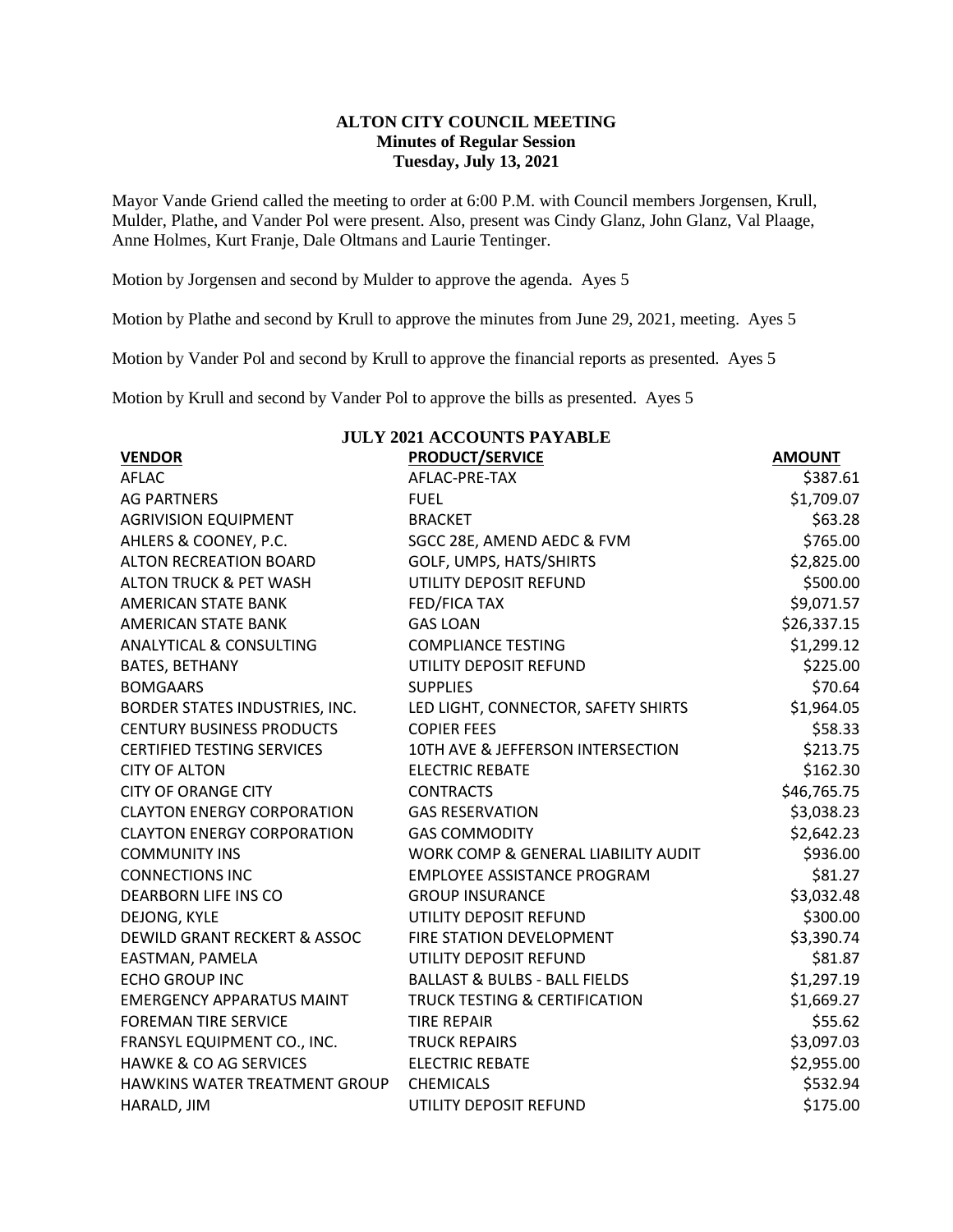|                                             | TELEPHONE, FAX, INTERNET                    | \$857.34             |
|---------------------------------------------|---------------------------------------------|----------------------|
| <b>WEST IOWA TELEPHONE</b>                  |                                             |                      |
| <b>WESCO DISTRIBUTION, INC.</b>             | <b>TRANSFORMER</b>                          | \$6,691.89           |
| WELLMARK BLUE CROSS/BLUE SHIEL              | <b>GROUP INSURANCE</b>                      | \$10,744.30          |
| <b>VISSER BROTHERS</b>                      | AC REPAIRS - LIBRARY                        | \$574.00             |
| <b>VISA</b>                                 | SUPPLIES, TRAINING, TEST EQUIPMENT          | \$2,565.74           |
| <b>VERIZON</b>                              | <b>CELL PHONES</b>                          | \$276.87             |
| UTILITY EQUIPMENT CO.                       | <b>COUPLINGS</b>                            | \$1,124.50           |
| <b>USA BLUE BOOK</b>                        | PRESSURE GAUGE                              | \$78.30              |
| U. S. POSTMASTER                            | <b>POSTAGE</b>                              | \$500.00             |
| TREASURER - STATE OF IOWA                   | <b>SALES TAX</b>                            | \$2,453.00           |
| TREASURER - STATE OF IOWA                   | <b>WATER EXCISE TAX</b>                     | \$1,766.00           |
| TOWN & COUNTRY IMPLEMENT                    | <b>HOSES, TRUCK REPAIRS</b>                 | \$550.49             |
| STOLL, RYAN                                 | UTILITY DEPOSIT REFUND                      | \$225.00             |
| <b>SPIREWORKS CREATIVE</b>                  | <b>WEBSITE UPDATES</b>                      | \$37.50              |
| SIOUXLAND PRESS                             | <b>PUBLICATIONS</b>                         | \$723.25             |
| SIOUX COMMERCIAL SWEEPING INC               | CRACK SEALING, STRIPING, CONCRETE RAISING   | \$42,002.97          |
| RICE, CAROL                                 | UTILITY DEPOSIT REFUND                      | \$100.00             |
| RANDY'S IRON WORKS INC                      | <b>HOSES &amp; FITTINGS</b>                 | \$1,491.85           |
| PENNY, RYAN                                 | UTILITY DEPOSIT REFUND                      | \$300.00             |
| PEFA, INC                                   | <b>GAS COMMODITY</b>                        | \$2,127.87           |
| PAYROLL                                     | PAYROLL 06/30/2021                          | \$29,987.28          |
| <b>ORANGE CITY SANITATION</b>               | <b>GARBAGE HAULING</b>                      | \$7,055.30           |
| <b>DALE OLTMANS</b>                         | SIDEWALK REPLACEMENT PROGRAM                | \$370.00             |
| ORANGE CITY MUNICIPAL UTILITIES             | <b>BULK WATER</b>                           | \$10,395.48          |
| NOTEBOOM ELECTRIC                           | <b>BOX COVER</b>                            | \$58.53              |
| NEAL CHASE LUMBER CO                        | SUPPLIES, BLADE, SEALANT, PUMP, HOSE        | \$1,174.39           |
| MUNICIPAL UTIL-BILLS                        | <b>UTILITIES</b>                            | \$1,885.14           |
| MISSOURI RIVER ENERGY SERVICES              | <b>ELECTRIC</b>                             | \$44,436.06          |
| MIKES WELDING & REPAIR                      | FACILITY, SUPPLIES                          | \$231.00             |
| MID SIOUX OPPORTUNITY<br>MIDAMERICAN ENERGY | <b>PROJECT SHARE</b><br><b>STREETLIGHTS</b> | \$100.00<br>\$247.31 |
| MCPIKE, JARED                               | UTILITY DEPOSIT REFUND                      | \$250.00             |
| MACQUEEN EQUIPMENT                          | EQUIPMENT TEST/CERTIFICATION                | \$1,127.60           |
| LYNN, RAY                                   | UTILITY DEPOSIT REFUND                      | \$350.00             |
| KOLLER, PAULA                               | UTILITY DEPOSIT REFUND                      | \$100.00             |
| KOELE, WHITNEY                              | UTILITY DEPOSIT REFUND                      | \$275.00             |
| KLAY, VELDHUIZEN, BINDNER, DEJONG           | <b>LEGAL FEES</b>                           | \$281.25             |
| <b>JELLEMA CONSTRUCTION</b>                 | 10TH ST & 3RD AVE REPAIRS                   | \$2,289.00           |
| <b>JANITOR'S CLOSET</b>                     | <b>PAPER TOWELS</b>                         | \$61.39              |
| <b>IPERS COLLECTIONS</b>                    | <b>IPERS</b>                                | \$6,107.94           |
| <b>IOWA STATE TREASURER</b>                 | <b>STATE TAX</b>                            | \$1,395.00           |
| <b>IOWA ONE CALL</b>                        | <b>LOCATES</b>                              | \$45.90              |
| <b>IOWA DEPT OF NATURAL RESOURCES</b>       | ANNUAL WATER SUPPLY FEE                     | \$141.99             |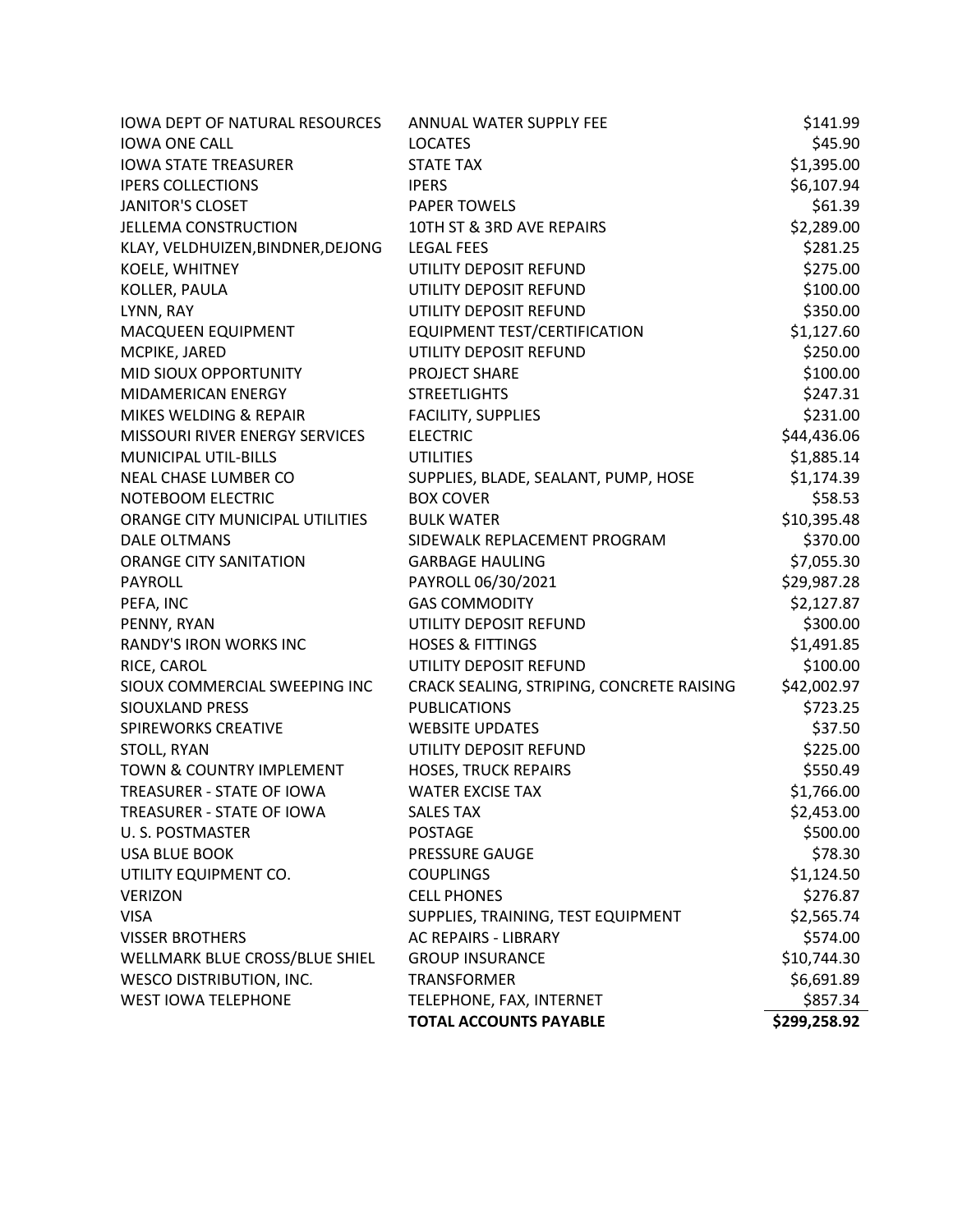**CURB REPLACEMENT:** Cindy Glanz, John Glanz, and Val Plagge addressed the Council concerning the curb and gutter in front of their driveways. The curb and gutter are leaning into the driveway but the water flow down the street has been unaffected, however the homeowners say the driveways are too steep.

Plathe, Mulder and Oltmans along with Bruce Jellema and DGR Engineer Dan Van Schepen have inspected the property. Jellema believes he can help correct the problem. Plathe informed the Council the problem seems to stem from the steep driveway pulling away from the house and pushing on the curb. The driveway would need to be separated to help alleviate some of the stress of the weight. Discussion was held on curb and gutter being the responsibility of the homeowner and setting a precedence. Council directed staff to get an estimate from Jellema and further discussion will be held at the next council meeting.

Glanz, Glanz and Plagge left the meeting at 6:10 PM.

**HABITAT FOR HUMANITY:** Anne Holmes and Kurt Franje with Habitat for Humanity spoke to the Council about their organization and the possibility constructing a second home in Alton in 2022. Holmes presented a letter from Habitat for Humanity with requests. Habitat is requesting that the City donate a lot on Park Street, along with an \$8,000 cash donation towards construction of a double car garage, trimming or removal of trees, and removal of existing driveway approaches replacing them with curb and gutter.

The Council informed Holmes and Franje it was the intent of the Council to help ensure the project was a success in Alton.

Holmes and Franje left the meeting at 6:20 PM.

Motion by Jorgensen and second by Vander Pol to approve the requests from Habitat for Humanity outlined in the letter. Ayes 5

**FUND TRANSFERS:** Oltmans reviewed the annual budgeted transfers.

**RESOLUTION 21-33 "A RESOLUTION OF THE CITY COUNCIL OF ALTON, IOWA MAKING BUDGETED TRANSFER OF FUNDS FROM THE GENERAL FUND, RUT FUND, AND THE UTILITY FUNDS TO CAPITAL PROJECT FUNDS"** was introduced and moved for adoption by Council Member Vander Pol. Krull seconded the motion to adopt.

On roll call vote: Ayes: Vander Pol, Krull, Plathe, Jorgensen, Mulder Nays: None

Whereupon the Mayor declared the Resolution duly adopted

**CITY PROPERTY:** Oltmans spoke to the Council about an access easement for a property which the City owns on 3rd Avenue, adjacent to the current Post Office. The City attorney prepared an amended traffic access easement for the property. The amendment would reduce the size of the easement allowing for a larger building to be built on the City owned lot if someone was interested. The current adjacent property owner is agreeable to the amendment of the easement.

Motion by Jorgensen and second by Mulder to approve amending the vehicular traffic easement of Lots 1 and 2, Except the North 26 feet of said Lots, Block 14, Original Plat, in the Incorporated City of Alton Iowa. Ayes 5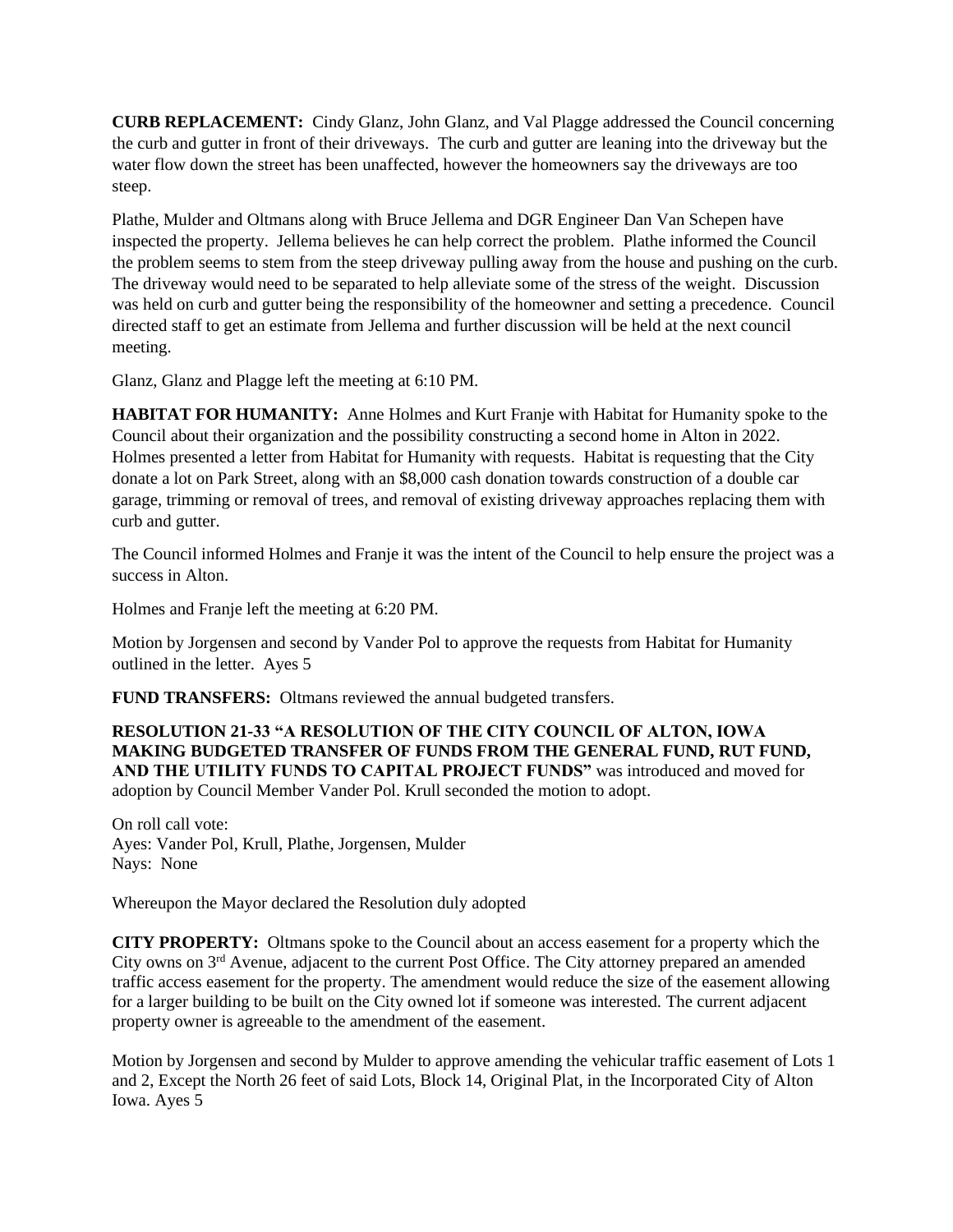**LIQUOR LICENSE:** Casey's General Store has submitted a liquor license application.

Motion by Jorgensen and second by Krull to approve Casey's General Store Class E Liquor License permit with Class B Wine, Class C Beer and Sunday Sales. Ayes 5

PARKS: Oltmans presented the Council with quotes from Kustom Painting and Meis Painting to paint the Bandshell.

Council discussed the similar quotes and wants to make sure the awarded quote can have the bandshell painted yet this year. Council directed staff to contact companies to verify availability. Once staff has verified availability the Council will decide at the meeting next week.

**MAYOR APPOINTED COMMITTEES:** Mayor and Oltmans reviewed current committees and boards with the Council and requested any recommendations to fill current vacancies. Council will review and contemplate potential candidates.

**LIBRARY:** Oltmans presented the Library's wages as proposed by the Library Board.

## **RESOLUTION 21-34 "A RESOLUTION OF THE CITY COUNCIL OF ALTON, IOWA, SETTING WAGES FOR LIBRARY EMPLOYEES FOR FISCAL YEAR 2021-2022"** was introduced and moved for adoption by Council Member Jorgensen. Krull seconded the motion to adopt.

On roll call vote: Ayes: Jorgensen, Krull, Vander Pol, Plathe, Mulder Nays: None

Whereupon the Mayor declared the Resolution duly adopted

Oltmans also informed the Council of the deterioration to the retaining walls and parking lot of the Library which is 18 years old. It was the consensus of the Council to get bids from local contractors to repair both the parking lot and retaining walls.

Troy and Amanda Drey arrived at 6:36 PM.

**COMMERCIAL ZONING: SPECIAL EXCEPTIONS:** Troy and Amanda Drey purchased a building adjacent to their business on  $10<sup>th</sup>$  St. and would like to renovate and live in the building. The property is currently zoned Commercial and does not allow for the main level to be a primary residence.

The Council discussed the possibilities of allowing a special exception to the zoning ordinance which would need to be presented to the Board of Adjustments on a case-by-case basis. The Council indicated that if any special exceptions were allowed, they want to require it to be owner occupied and not rentals.

Council has instructed Staff to speak to the Iowa League of Cities and would like an update at the special meeting next week.

Troy and Amanda Drey left the meeting at 6:44 PM.

**FIRE STATION ADDITION PROJECT:** Oltmans presented the Bid Tab Sheet prepared by CMBA, for the bid letting on the Fire Station Addition Project which was held at 2:00 PM July 13, 2021**.**  Poppema-Sikma has the apparent low bid.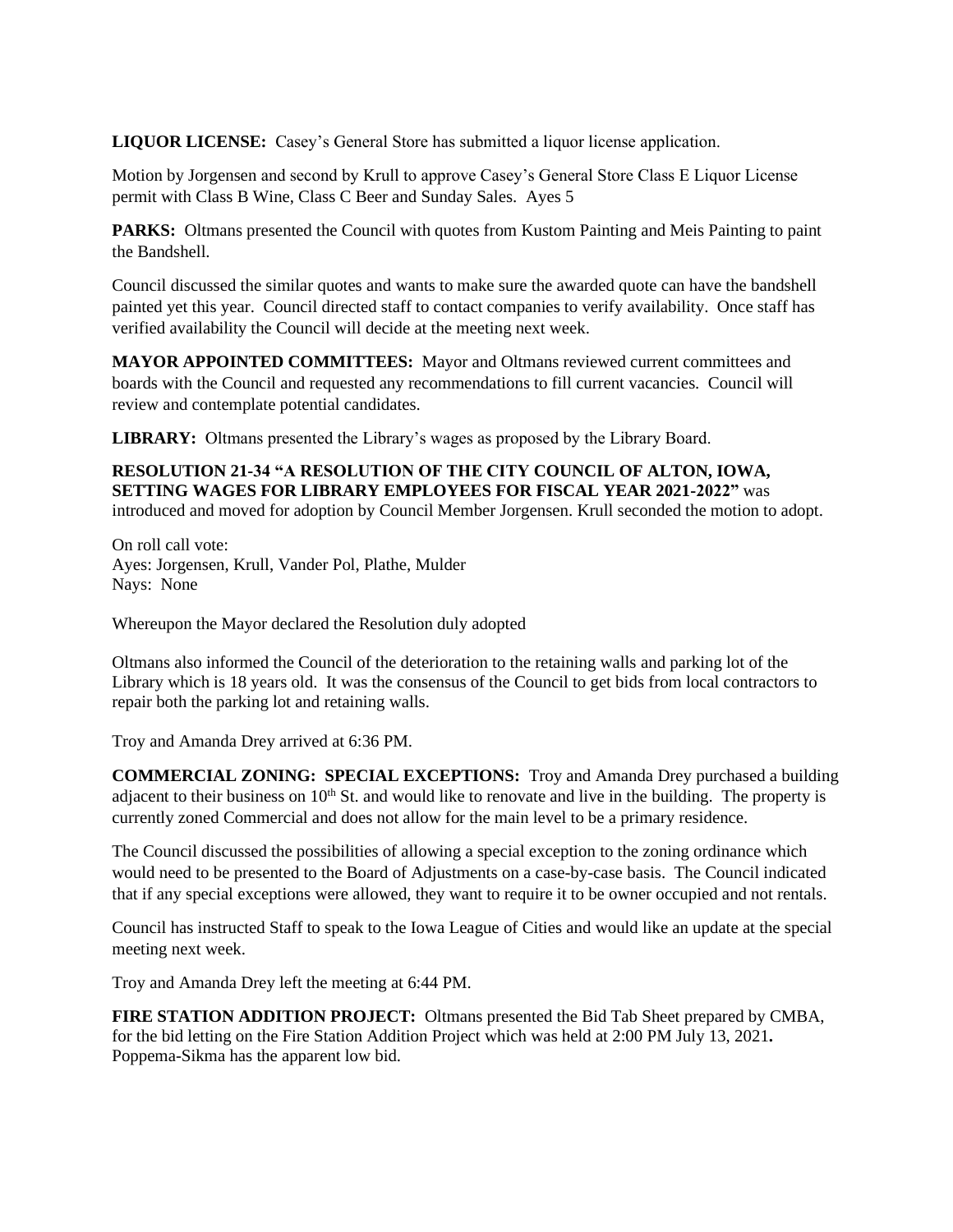Mayor Vande Griend opened a public hearing for the Budget Amendment at 6:51 PM. No written or oral comments were received. Mayor Vande Griend closed the public hearing at 6:55 PM.

## **RESOLUTION 21-32 "RESOLUTION MAKING AWARD OF CONSTRUCTION BID FOR THE**

**ALTON FIRE STATION ADDITION PROJECT"** was introduced and moved for adoption by Council Member Jorgensen. Krull seconded the motion to adopt.

On roll call vote: Ayes: Jorgensen, Krull, Vander Pol, Mulder Nays: None Abstain: Plathe

Whereupon the Mayor declared the Resolution duly adopted

**CODE OF ORDINANCES:** The Council continues to review the updated Code of Ordinances.

Oltmans informed the Council of the City of Orange City's interest in changing their fireworks ordinance. Orange City would like to shorten the number of days it allows for discharging fireworks due to the number of complaints they have received. Oltmans informed the Council the City of Alton has not received any complaints this year. It was the consensus of the Council to take no action.

**HUMAN DEVELOPMENT COMMITTEE:** Vander Pol, representing the Human Development Committee, updated the Council on observed areas for improvement of the concession stand at the ball fields. Vander Pol highlighted both short term and long-term goals to update the concession stands to a more user-friendly condition. The Council agreed to participate with some of the short-term goals such as cabinets, countertops, and lighting. Discussion was held on having a day for parents to help clean up and paint the inside of the concession stands. Also discussed was using funds from AIM donations to help update the concession stands.

**PUBLIC WORKS/UTILITY COMMITTEE:** Oltmans informed the Council of a temporary water blow off valve that was being used to help prevent the drastic increase of water pressure that could damage water mains in town. The benefits of having a water blow off valve permanently in place was discussed. The Council instructed staff to get a quote for services for the City's engineer to look at a permanent option.

**PERSONNEL:** Mulder and Oltmans updated the Council on employee reviews and gave recommendations for wages.

**RESOLUTION 21-35 "A RESOLUTION OF THE CITY COUNCIL OF ALTON, IOWA, SETTING SALARIES AND WAGES FOR APPOINTED OFFICERS AND EMPLOYEES OF THE CITY FOR FISCAL YEAR 2021-2022"** was introduced and moved for adoption by Council Member Jorgensen. Krull seconded the motion to adopt.

On roll call vote: Ayes: Jorgensen, Krull, Plathe, Vander Pol, Mulder Nays: None

Whereupon the Mayor declared the Resolution duly adopted

The Council also discussed the rates for additional compensation of staff when achieving and maintaining appropriate qualifications or certifications.